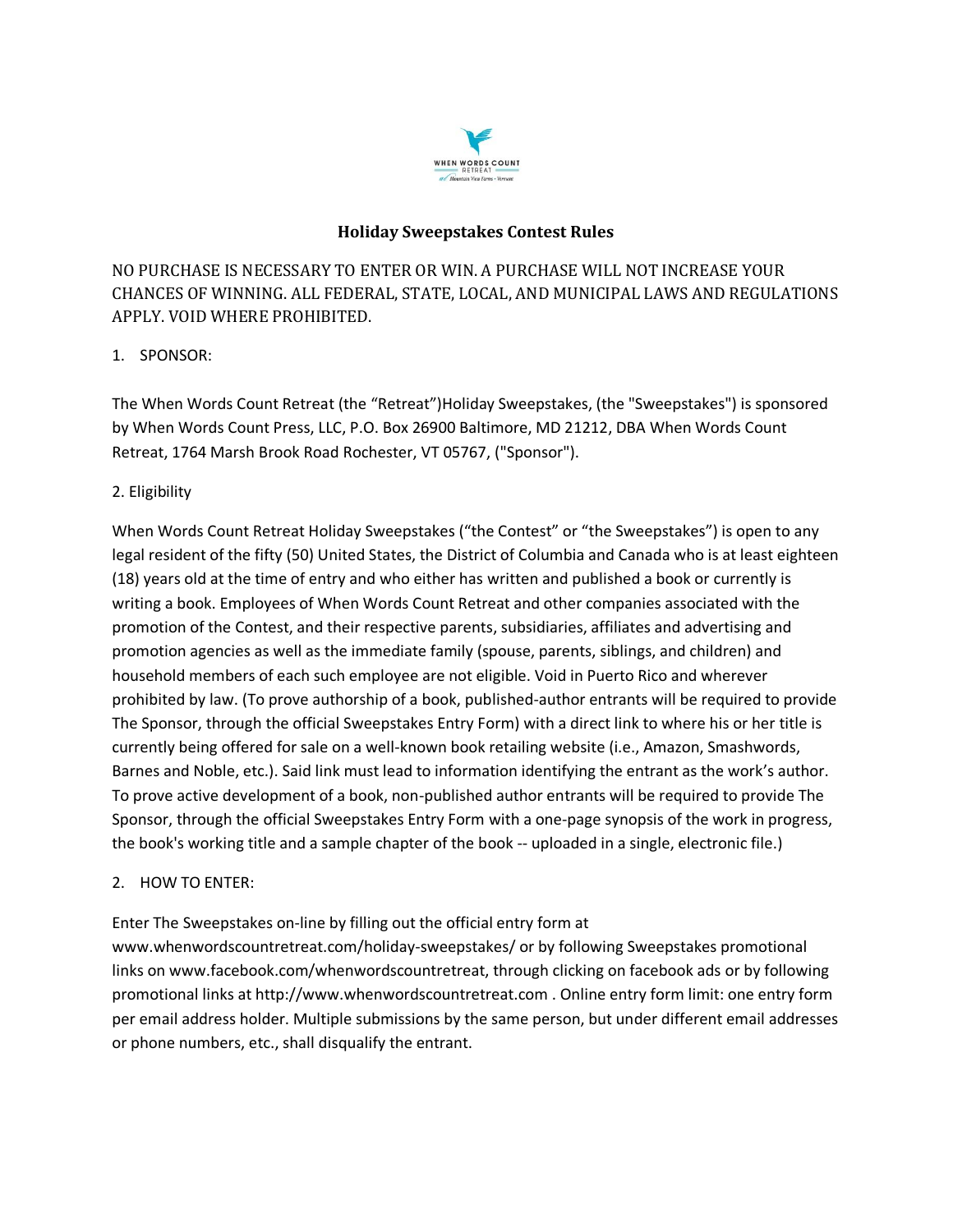#### 3. Agreement to Official Rules

Participation in the Sweepstakes constitutes entrant's full and unconditional agreement to, and acceptance of, these Official Rules and the decisions of the Sponsor, which are final and binding. Winning a prize is contingent upon being compliant with the Official Rules and fulfilling all other requirements set forth herein.

4. CONTEST PERIOD. The Contest begins at 8:00 a.m. EST on Thursday, December 12, 2013 and ends at 3:00 a.m. EST on Tuesday, December 24, 2013 (the Contest Period). Entries that are submitted before or after the Contest Period will be disqualified. Submissions will be accepted for the duration of the Contest using any of the following methods: Online.

5. SELECTION OF THE WINNERs: Winner selection shall occur by 5 p.m., on or about Wednesday, December 25th, 2013. 150 Grand Prize winners will be selected at random, by Random.org, a third-party service, from a pool consisting of all qualifying entries. Sweepstakes drawing results are final and binding in all respects. By participating, entrants agree to abide by, and be bound by, the Official Rules and the decisions of the judge. Actual means of notification to be determined by Sponsor in its sole discretion.

6. GRAND PRIZE/APPROXIMATE RETAIL VALUE (ARV). One Hundred Fifty (150) Grand Prizes: Free accommodations (room only) in a Premium Room at When Words Count Retreat for ONE HUNDRED FIFTY (150) four-day/three-night stays, starting on any designated Friday or Tuesday between Friday, January 3rd 2014 and Tuesday, May 13th 2014 (the Prize Redemption Period). (Retail Value: \$ 429.00 per grand prize.) (Collectively, the grand prizes are referred to herein as the "Grand Prize(s) or Prize(s).") All Grand Prizes have a cash surrender value of 1/10,000 of a cent.

7. ROOM AVAILABILITY: Room reservations may be secured on a first-come, first-served basis by any verified winner who has submitted a completed, signed Declaration of Compliance (Consisting of an Affidavit of Eligibility and a Publicity Release form.) To reserve a Grand Prize Room on the date preferred, the winner must provide the Sponsor with a valid, credit card number and authorize the Sponsor to either charge the card for an amount equal to two night's meal service for one (the winner) at \$110.00 or two nights meal service for two (the winner and one guest) at a cost of \$220.00. Should the winner fail to arrive at the retreat on his or her designated arrival date, the \$110 per person meal deposit shall be treated as a non-refundable deposit to partially offset the cost for the unused food and to compensate the Sponsor for the lost use of the room – as well as for preventing the Sponsor from assigning the room to an alternate winner. The winner may still arrive the following day and enjoy the remaining portion of his Grand Prize offering. Upon arrival, winners will be charged for the third night of meal service, including VT's 9% sales tax and a 17% gratuity on meal service as well as an \$85 programming and service fee to cover housekeeping services and coach staffing for two evening hash sessions. (No VT tax will be applied to the three free nights of accommodations.) Any sweepstakes winner who fails to show up for his or her reserved prize date will forfeit the prize, but When Words Count Retreat will issue the winner a credit equal to the full amount of the non-refundable deposit. The winner will have one year from the date of forfeiture to use the credit toward another visit to the retreat.)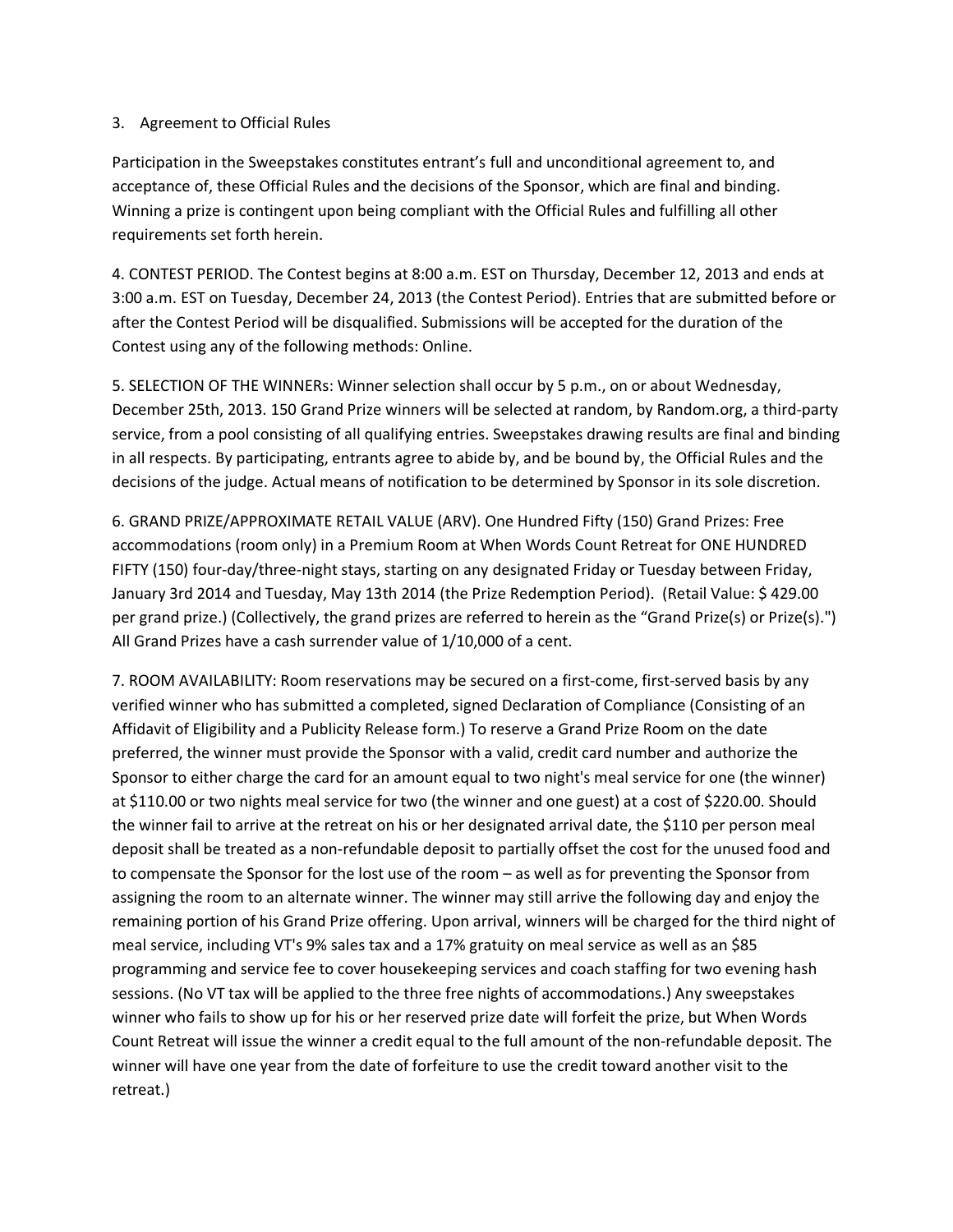PRIZE ROOMS. Four (4) Grand Prize rooms will be made available on each Friday and Tuesday during the Prize Redemption Period (See paragraph #6 above.) Check-in is between 2 p.m. and 3 p.m. Check out is between 11 a.m. and Noon. The Grand Prize is NOT TRANSFERRABLE to any third party.

8. ODDS OF WINNING: Odds of winning a grand prize shall be no more than 150 divided by the total number of eligible entries received.

9. SWEEPSTAKES WINNER NOTIFICATIONS: Winners shall be notified at least once, on Christmas Day, 2013, by phone and e-mail. The Sponsor also will post a complete list of winners' names (First initial, last name and State/Province) on its Facebook Page on or about Wednesday, December 25, 2013. Contestants who do not find an email notification in their inboxes may visit the Facebook page to look for a similar name to theirs and then follow the directions provided to determine if they are, indeed, among the Grand Prize Winners.

10. WINNER'S RESPONSIBILITIES: Grand Prize winners will be required (except where prohibited by law) to claim their prizes by signing an Affidavit of Eligibility, Liability Release and a Publicity Release (collectively known as a "Declaration of Compliance") by Midnight EST, Saturday, December 28, 2013. *The Grand Prize may be awarded to alternate winners if the winner fails to complete the Declaration of Compliance by means provided on the Sweepstakes Claim Page, or if the prize notification email (containing the link to the claims form page) should be returned to the Sponsor as undeliverable.*  **Winners cannot claim their prize and/or book a stay at the retreat as a winning sweepstakes contestant without first fully completing and successfully submitting the Sponsor's Holiday Sweepstakes Claim Form.** 

11. LIABILITY RELEASE: By participating, entrants agree, and by accepting prize, winners agree, to release and hold harmless When Words Count Press, LLC, of Baltimore, MD and all of its affiliate and subsidiary companies (Including without limitation, When Words Count Retreat, of Rochester, VT, and their affiliates, agents and subsidiaries, and the officers, directors, shareholders, agents and employees of any of the above entities organizations from any and all liability, loss or damage incurred by participating in these Sweepstakes and/or the awarding, receipt, acceptance, possession or use/misuse of the Prize.

12. MODIFICATION: Sponsor reserves the right, at its sole discretion, to modify, cancel, postpone, delay, suspend and/or terminate this Sweepstakes game in whole or in part in the event that the Sweepstakes game is not capable of running as planned or as intended by these Official Rules by reason of any of the technical or other disabling causes as described in Rule 4 above or other causes that, in the sole discretion of the Sponsor, impair, corrupt or interrupt the administration, fairness, security or integrity or proper play of the Sweepstakes game, including without limitation, hurricane, fire, flood, epidemic, earthquake, explosion, labor dispute or strike, act of God or public enemy, war, terrorist threat or activity or insurrection. In the event of cancellation, Sponsor shall award the Sweepstakes Prize (or a prize of equal or greater value) in a random drawing from all eligible, non-suspect entries received as of the time of cancellation. Sweepstakes are initially provided by Sponsors to entrant under the name "The When Words Count Retreat Grand Opening Sweepstakes" but the name of the Sweepstakes is subject to change at the discretion of the Sponsor and any such name change shall be posted along with the rules